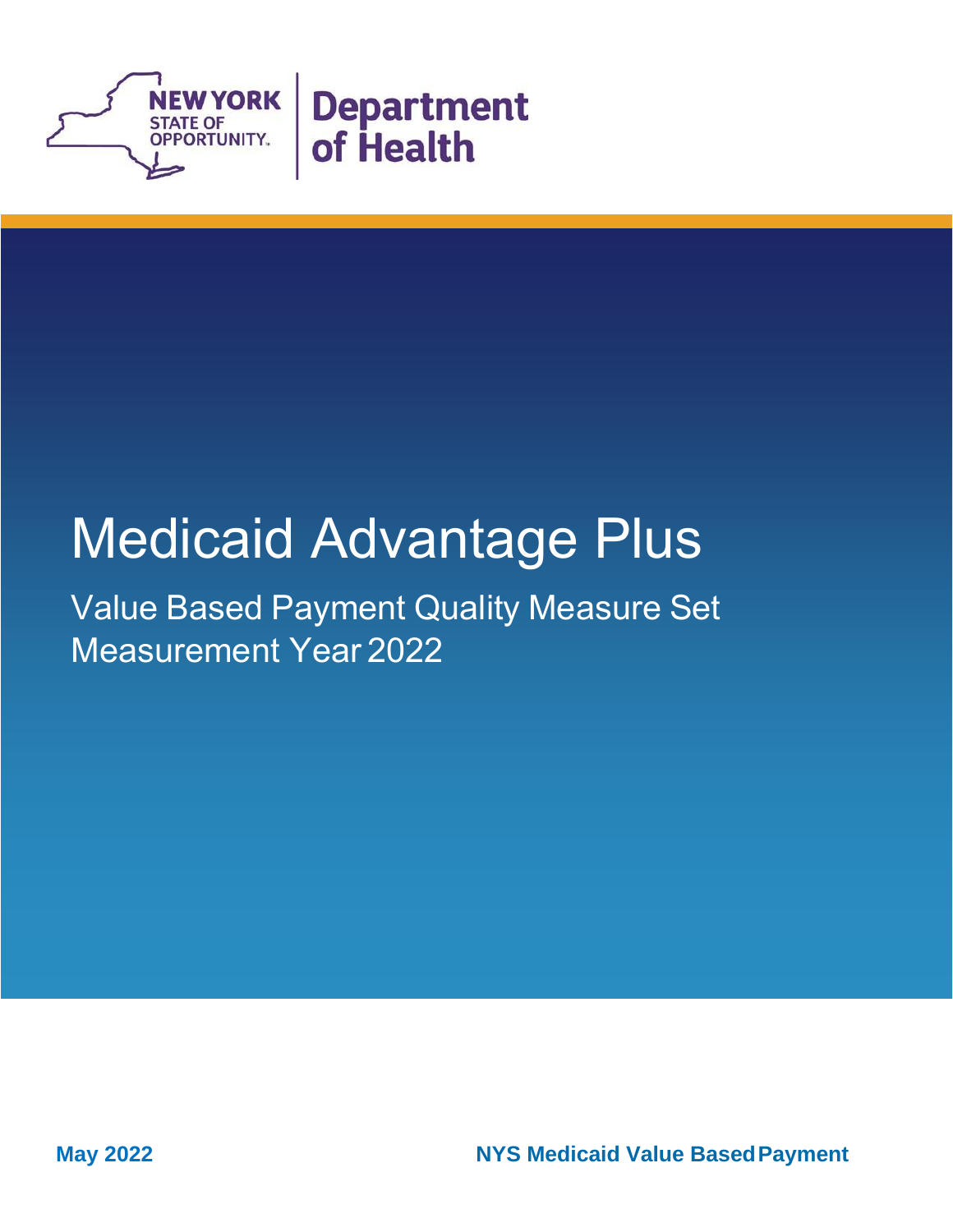

Please note: Due to COVID-19 and the Department's suspension of Community Health Assessments for of MLTC enrollees reassessment until July 2021, the calculation of the MLTC VBP Category 1 measures, except for the Potentially Avoidable Hospitalization (PAH) measure, may be impacted for 2022.

The measurement year (MY) 2022 value based payment (VBP) quality measure set for Medicaid Advantage Plus (MAP) was created in collaboration with the Managed Long Term Care (MLTC) Clinical Advisory Group (CAG), a Sub-team empaneled by the CAG to discuss VBP approaches and quality measures for Medicaid Advantage Plus (MAP), and Programs of All-Inclusive Care for the Elderly (PACE).

The primary and preventive care measures in Table 1 are currently in the MAP quality frameworks with the Centers for Medicare and Medicaid Services (CMS) and overlap with other VBP measure sets including the Total Care for the General Population (TCGP). The classification for these measures for MY 2022 is P4R to incentivize appropriate data collection and establish measure use. Plans are required to report on the P4R measures for plan-provider ("VBP Contractor") combinations.

In addition to the measures listed in Table 1, Table 2 list the recommended Category 1 and Category 2 VBP MLTC measures for MAP Plans for MY 2022 and can be used for VBP contracts for MAP. The MAP Category 1 measures are considered valid and feasible for use in VBP MAP contracts. Category 2 measures, listed in Table 3, are also considered valid but may warrant additional implementation effort stemming from feasibility issues.

#### **MEASURE CLASSIFICATION**

Based on Sub-team recommendations and feedback from MAP Plans and PACE Organizations, the State developed quality measure sets specific to MAP and PACE to reflect the unique components of these plans. The measures specifically recommended for MAP Plan use are listed in Table 1.

#### **Category 1**

Category 1 quality measures as identified by the MLTC CAG and accepted by the State are determined to be clinically relevant, reliable and valid, and also feasible for use by VBP Contractors. These measures are also intended to be used to determine the amount of shared savings for which VBP contractors are eligible.<sup>1</sup>

The State has further classified each Category 1 measure as either P4P or P4R:

- **P4P** measures are intended to be used in the determination of shared savings amounts for which VBP Contractors are eligible. Measures can be included in both the determination of the target budget and in the calculation of shared savings for VBP Contractors.
- **P4R** measures are intended to be used by MLTC plans to incentivize VBP Contractors to report data on the quality of care delivered to members under a VBP contract. Incentive payments for reporting will be based on the timeliness, accuracy, and completeness of data submitted. Measures can be reclassified from P4R to P4P through annual CAG and State review, or by the MLTC plan and VBP Contractor.

<sup>1</sup> New York State Department of Health, Medicaid Redesign Team, A Path toward Value Based Payment: Annual Update, December 2021 [\(Link\)](https://health.ny.gov/health_care/medicaid/redesign/vbp/roadmaps/docs/updated_vbp_roadmap.pdf)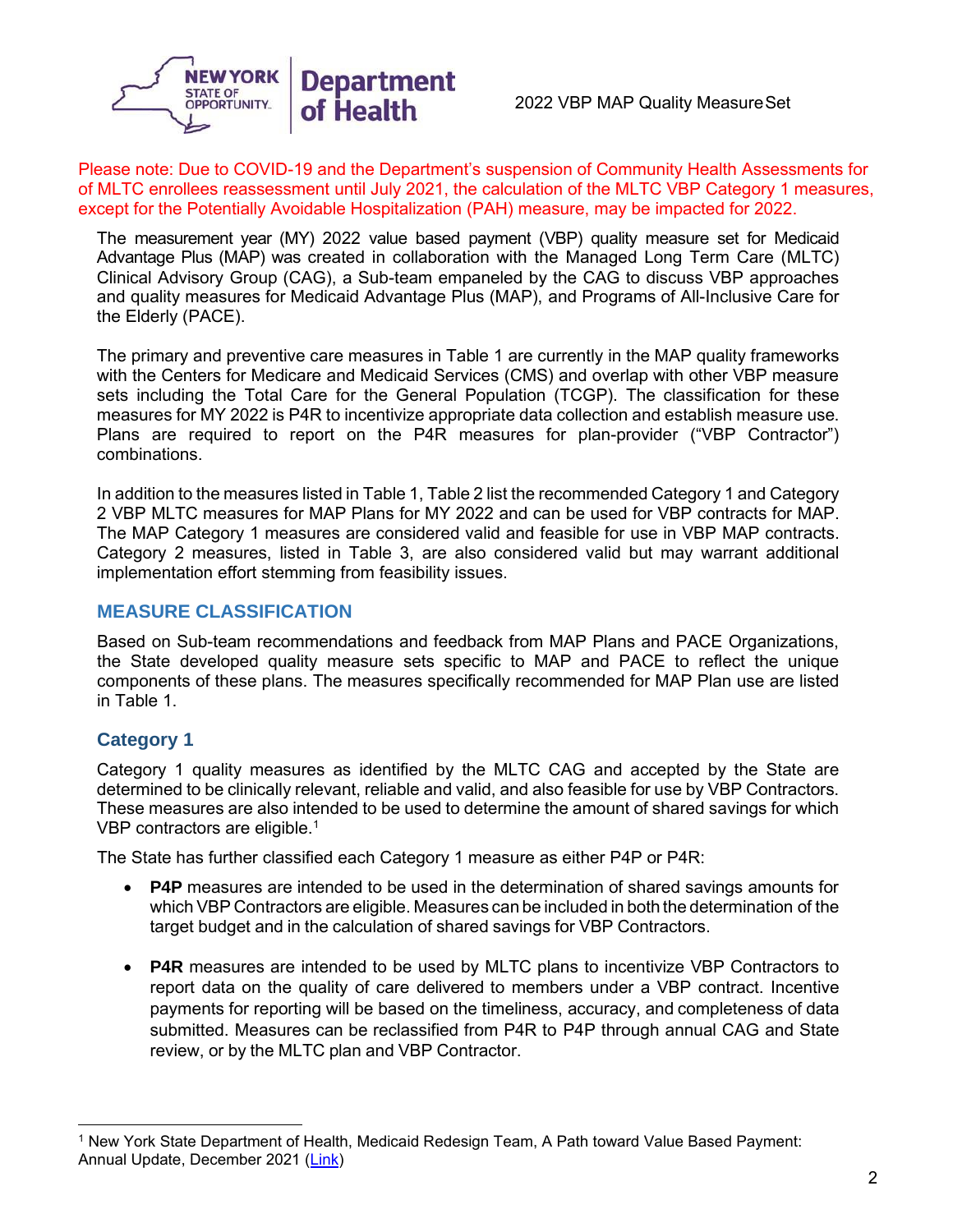

Category 2 measures have been accepted by the State based on agreement of measure importance, validity, and reliability, but present implementation feasibility concerns. These measures will be further investigated with VBP program participants.

#### **MEASUREMENT YEAR 2022 MEASURE SET**

The measures and classifications provided on the following pages are recommendations for MY 2022. Note that measure classification is a State recommendation. MLTC plans and VBP Contractors can choose the measures they want to link to payment, and how they want to pay them (P4P or P4R) in their specific contracts. However, one measure recommended for VBP must be used as a P4P measure in VBP contracts.

Measure sets and classifications are considered dynamic and will be reviewed annually. Updates will include additions, deletions, reclassification of measure category, and reclassification from P4R to P4P based on experience with measure implementation in the prior year. During 2022, the CAGs and the VBP Workgroup may re-evaluate measures and provide recommendations for MY 2022.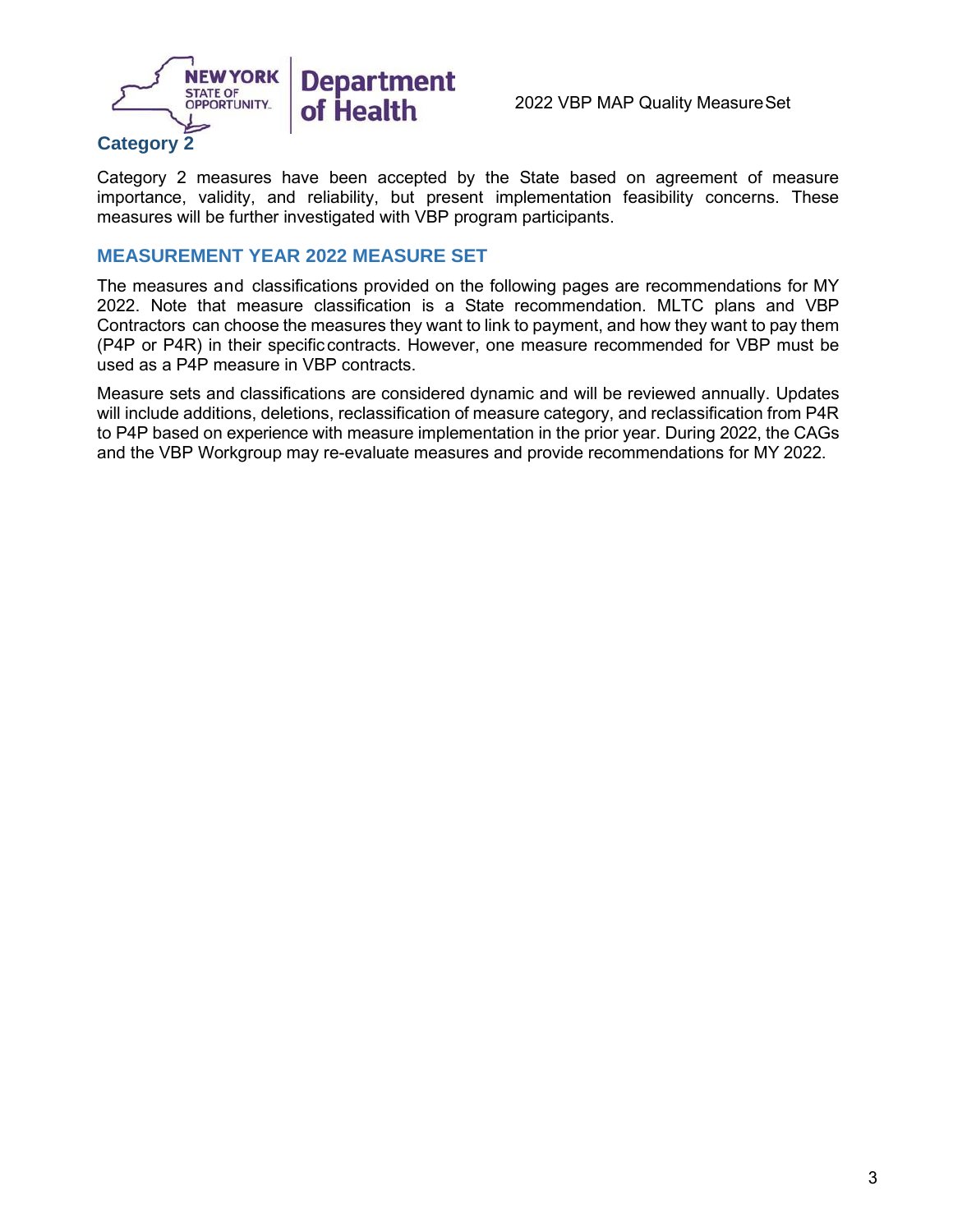

## **VBP Quality Measures for MAP Plans**

Table 1 displays the primary and preventive care measures recommended for use by MAP plans and includes measure title, measure steward and/or other measure identifier (where applicable), and State determined classification for measure use. These measures are classified as P4R for MY 2022 and must be reported to the State by the plans for their VBP Contractors.

#### **Table 1: Primary and Preventive Care Measures for MAP Plans**

| <b>Measures</b>                                                                                                                                    | <b>Measure Source/</b><br><b>Steward</b> | <b>Measure</b><br><b>Identifier</b> | <b>Classification</b> |
|----------------------------------------------------------------------------------------------------------------------------------------------------|------------------------------------------|-------------------------------------|-----------------------|
| Eye Exam for Patients with<br>Diabetes $*1,2$                                                                                                      | <b>NCQA/HEDIS</b>                        | <b>NQF 0055</b>                     | P <sub>4</sub> R      |
| <b>Kidney Health Evaluation for Patients</b><br>with Diabetes (KED)*,1                                                                             | <b>NCQA/HEDIS</b>                        |                                     | P <sub>4</sub> R      |
| <b>Colorectal Cancer Screening*</b>                                                                                                                | <b>NCQA/HEDIS</b>                        | <b>NQF 0034</b>                     | P <sub>4</sub> R      |
| <b>Antidepressant Medication</b><br>Management - Effective Acute Phase<br><b>Treatment &amp; Effective Continuation</b><br><b>Phase Treatment*</b> | <b>NCQA/HEDIS</b>                        | <b>NQF 0105</b>                     | P <sub>4</sub> R      |
| Follow-up After Hospitalization for<br>Mental Illness <sup>^</sup>                                                                                 | <b>NCQA/HEDIS</b>                        | <b>NQF 0576</b>                     | P <sub>4</sub> R      |
| Initiation and Engagement of<br>Substance Use Disorder Treatment <sup>*,2</sup>                                                                    | <b>NCQA/HEDIS</b>                        | <b>NQF 0004</b>                     | P <sub>4</sub> R      |

\* Included in the TCGP measure set

^ Included in the Health and Recovery Plan (HARP) measure set

<sup>1</sup> Replacement HEDIS measure

<sup>2</sup> Measure specifications/name revised by NCQA/NYS for 2022 HEDIS Measure set

Acronyms: NCQA denotes the National Committee for Quality Assurance

HEDIS denotes the Healthcare Effectiveness Data and Information Set; NQF denotes National Quality Forum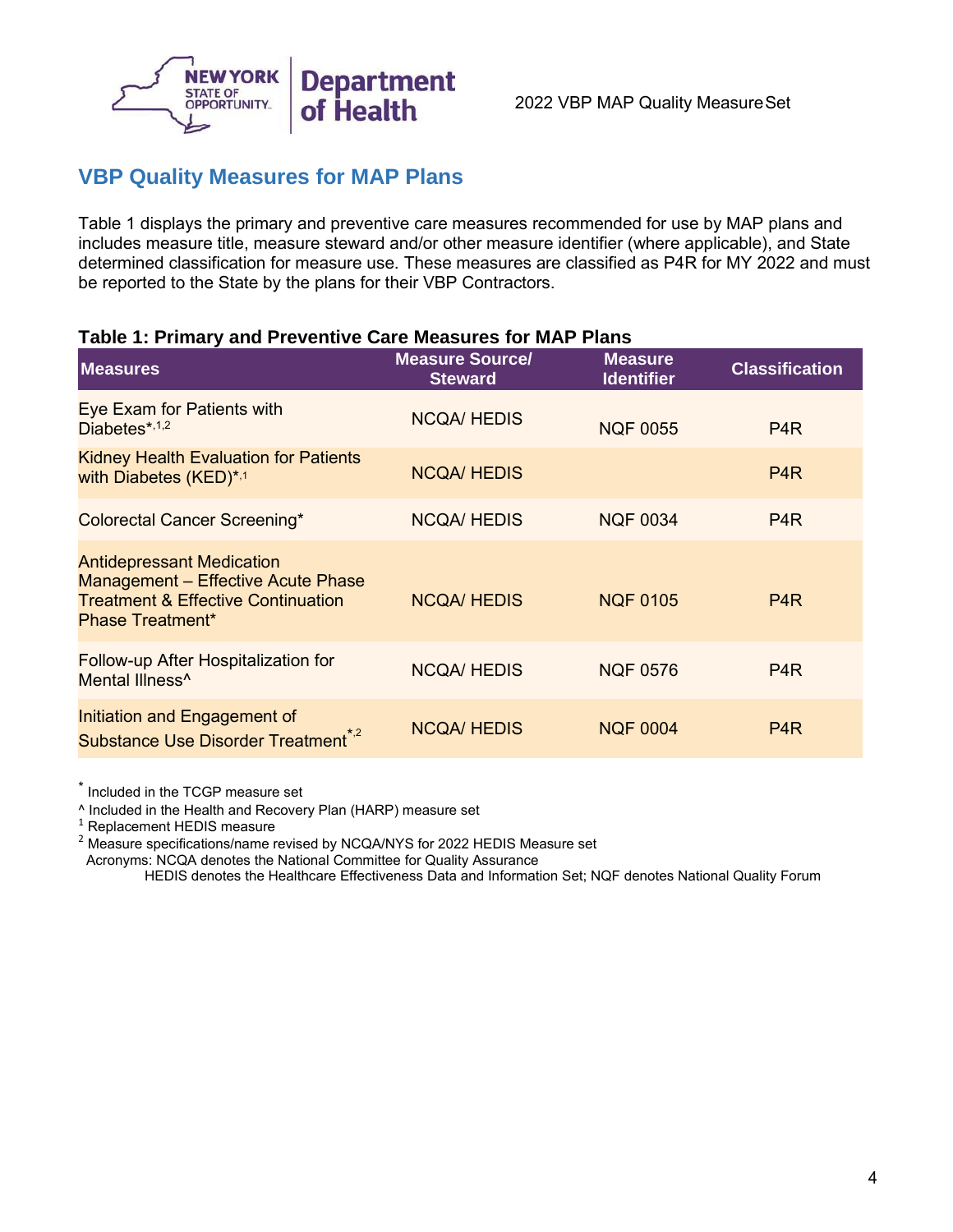

### **Category 1 VBP Quality Measures for MAP Plans**

Table 2 displays the complete Category 1 MLTC VBP Measure Set for MAP Plans and includes measure title, measure steward and/or other measure identifier (where applicable), and State determined classification for measure use. All Category 1 measures for use in MAP Plans are classified as P4P for MY 2022.

#### **Table 2: Category 1 VBP Quality Measures for MAP and PACE**

| <b>Measures</b>                                                                                                                                                                       | <b>Measure Source/</b><br><b>Steward</b>                   | <b>Classification</b> |
|---------------------------------------------------------------------------------------------------------------------------------------------------------------------------------------|------------------------------------------------------------|-----------------------|
| Percentage of members who did not have an emergency<br>room visit in the last 90 days                                                                                                 | UAS - NY/New York<br><b>State</b>                          | P <sub>4</sub> P      |
| Percentage of members who did not experience falls that<br>resulted in major or minor injury in the last 90 days                                                                      | UAS - NY/ New York<br><b>State</b>                         | P <sub>4</sub> P      |
| Percentage of members who received an influenza<br>vaccination in the last year*                                                                                                      | UAS - NY/ New York<br><b>State</b>                         | P <sub>4</sub> P      |
| Percentage of members who did not experience<br>uncontrolled pain                                                                                                                     | <b>UAS - NY/ New York</b><br><b>State</b>                  | P <sub>4</sub> P      |
| Percentage of members who were not lonely or not<br>distressed                                                                                                                        | UAS - NY/ New York<br><b>State</b>                         | P <sub>4</sub> P      |
| Potentially Avoidable Hospitalizations (PAH) for a primary<br>diagnosis of heart failure, respiratory infection, electrolyte<br>imbalance, sepsis, anemia, or urinary tract infection | UAS - NY/ New York<br>State with linkage<br>to SPARCS data | P <sub>4</sub> P      |
| *<br>in the company of the company of the company of the company of the company of the company of the company of the                                                                  |                                                            |                       |

Included in the NYS DOH MLTC Quality Incentive measure set

 Acronyms: UAS – NY denotes the Uniform Assessment System for New York for MLTC members, SPARCS denotes the Statewide Planning and Research Cooperative System;